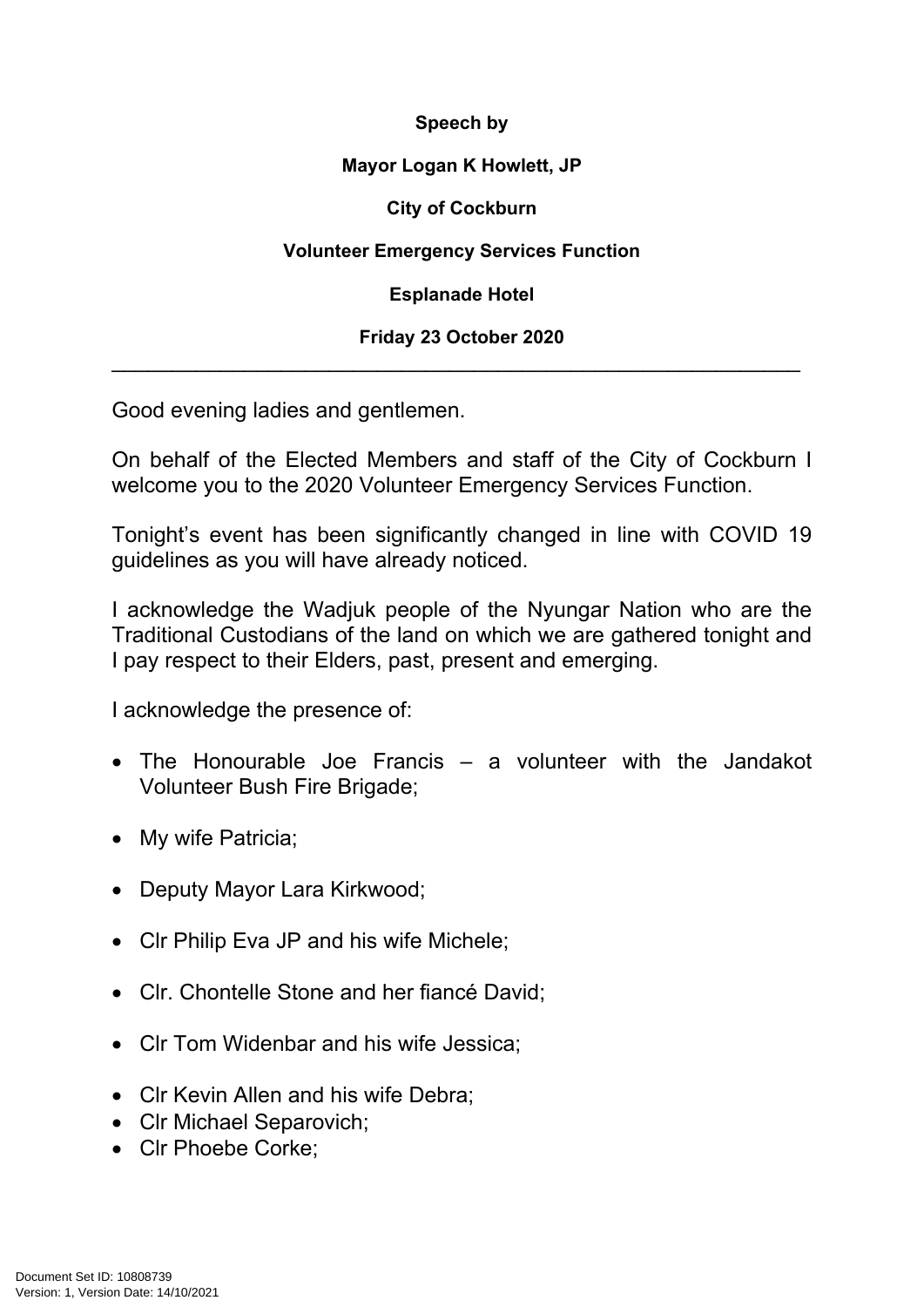# **Representatives from the City of Cockburn:**

- Mr Daniel Arndt, A/Chief Executive Officer and his partner Rachelle Quintner;
- Ms Gail Bowman, Executive Manager, Strategy & Civic Support and Andrew Harwood;
- Mr Michael Emery, Rangers and Community Safety Manager and his partner Shanelle Cassir;
- Ms Teigan Reilly, Safer City Co-ordinator and guest;
- Mrs Vanda Bacich; Civic Support Officer and her husband Ivan;

# **Representatives from the Aboriginal Reference Group:**

• Heidi Mippy & Guest

# **Representatives from DFES:**

- Mr Danny Mosconi, Chief Superintendent State Operations representing Commissioner Mr Darren Klemm & Mrs Mosconi;
- Ray Buchan, Superintendent, South Coastal Metropolitan Region & Nicky Buchan
- Andrew Spry, District Officer, Cockburn Sound & Guest;
- Aaron Higgins, Community Emergency Services Manager/Metropolitan South Coastal Operations;
- Stephen Summerton, District Officer South Coastal Region;
- Terry Wegwermer, District Officer South Coastal & his wife Tenille;
- Samantha Chaffey, Admin Officer South Coastal Region & Justin **Chaffey**

# **Representatives from the WA Police Force**

• Stephen Castledine, Senior Sergeant Murdoch Police Station & **Guest** 

# **Our Emergency Services Volunteers**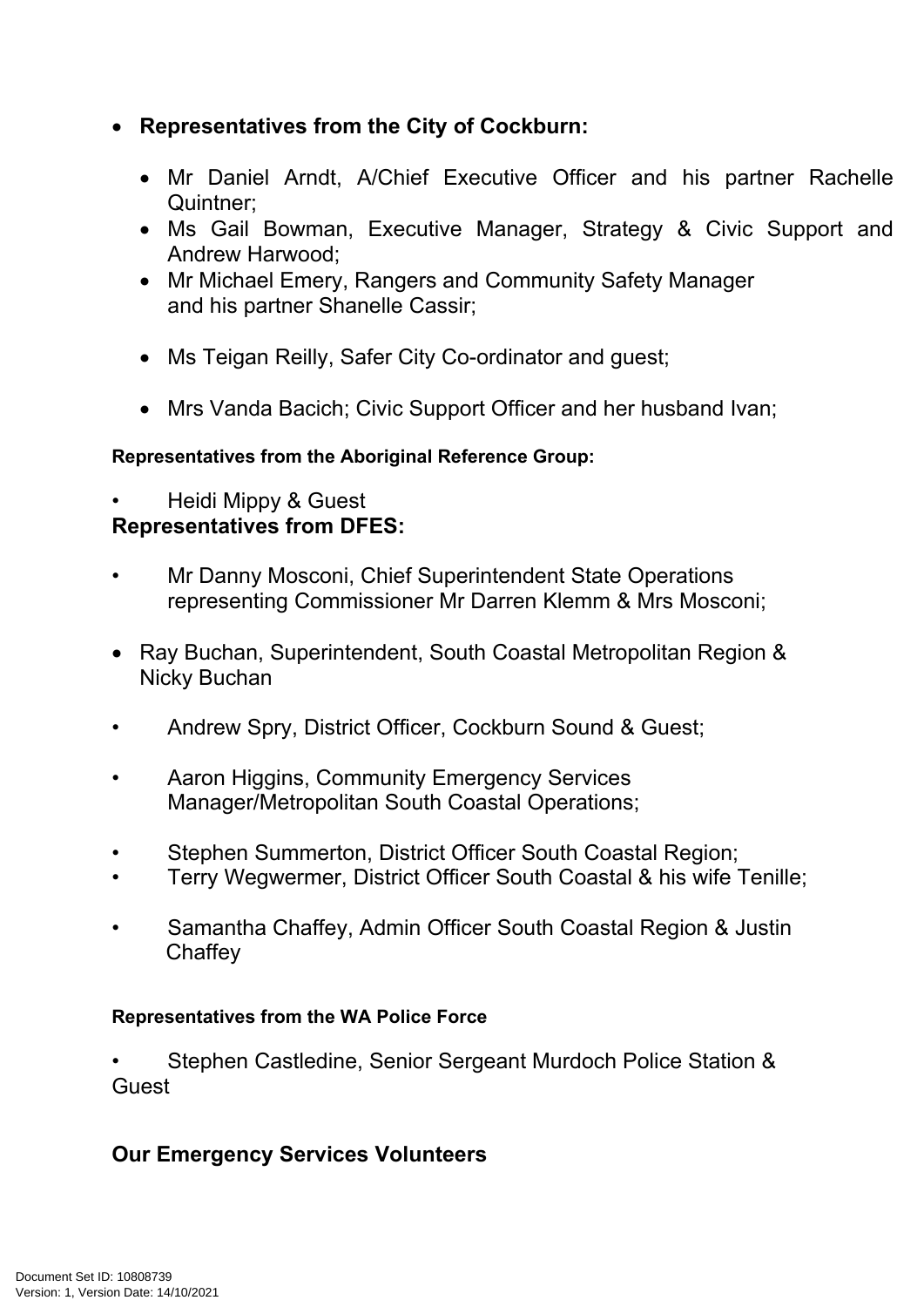- Mr Brad Brierley, Captain, South Coogee Volunteer Bush Fiore Brigade
- Mr Gavin McDiarmid, Captain, Jandakot Volunteer Bush Fire Brigade and Brigade and his wife Amy and Brigade Members and their partners;
- Mr Ian Dury, Unit Manager, Cockburn State Emergency Service, and SES members and their partners;
- Mr Brett Barbarich, Commander, Cockburn Sea, Search & Rescue and other Members and their partners;

Volunteering in Cockburn continues to grow in strength with people from all walks of life and experiences readily giving their time to make a contribution to building a better and more resilient community.

Tonight is a great example of our volunteer emergency services people coming together to be recognised for their significant contributions within our City, in the region, across the State of Western Australia and on occasions, Australia or overseas.

Tonight also provides the City with the opportunity to thank you, as members of our local emergency services, for your extremely valuable contribution to the provision of emergency services in times of natural and man-made disasters.

It also gives us the chance to acknowledge your spouses/partners for their invaluable support and acceptance of the interruption to family life that occurs from time to time.

We also record our thanks to the many employers who allow you to contribute to the protection of the community and to those of you who are self-employed for the countless hours away from your business.

Each of you has served our community and the wider community with distinction and tonight we are here to acknowledge your colleagues who have achieved important service and other milestones milestones.

I now call forward Deputy Mayor Lara Kirkwood to assist me in the presentation of the service badges to those emergency services volunteers who qualify in the different service categories and to make announcements on other levels of recognition tonight.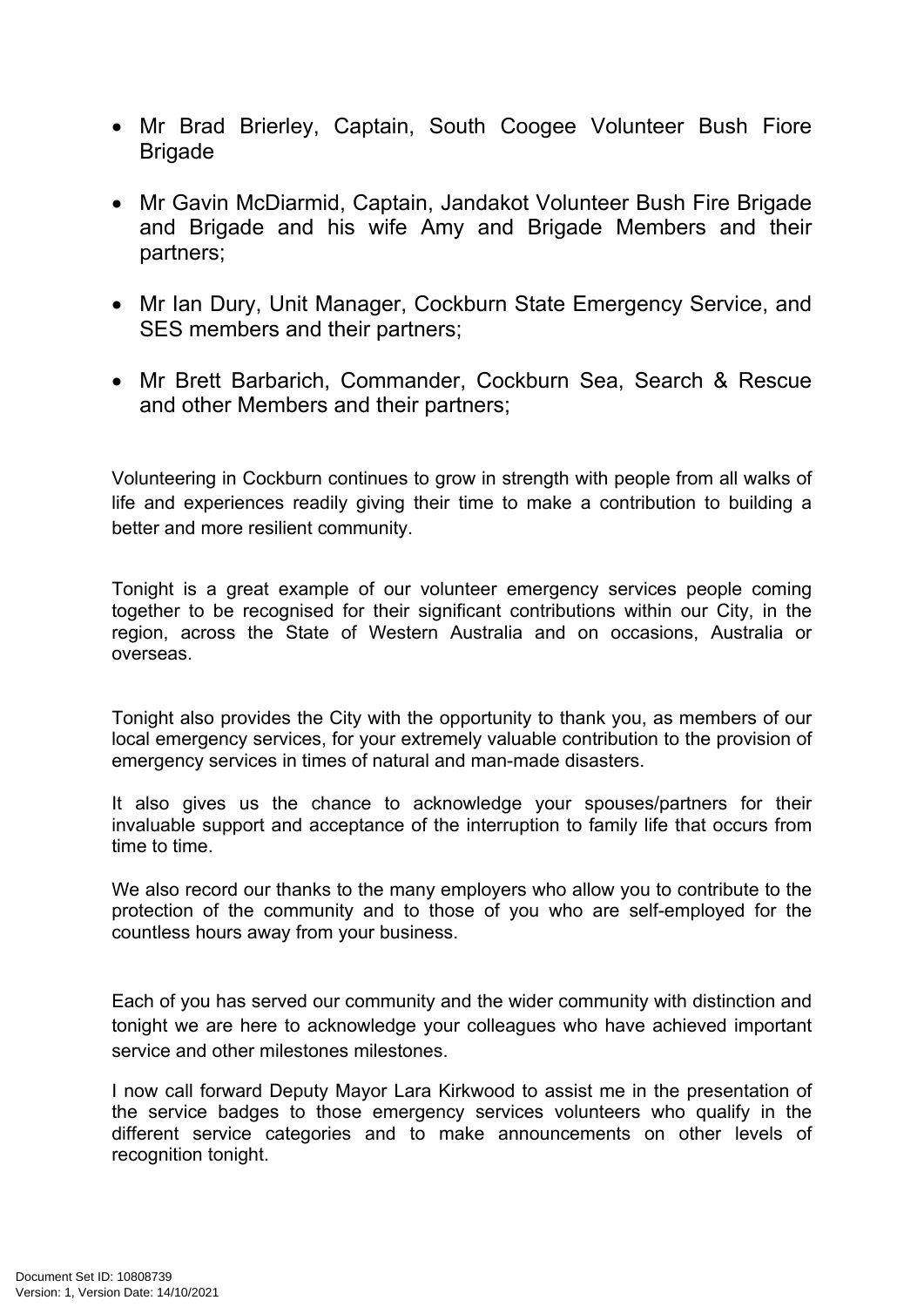Thank you Deputy Mayor Kirkwood.

Before closing, there are some other important people that I must thank and that is the partners and families, for if it wasn't for your patience, (and tolerance at times,) it wouldn't be possible for the members to carry out their volunteer emergency services role in the community.

And what a great time to acknowledge their support at this thank you and recognition dinner.

In fact, it seems that the best way is for the spouses/partners and family members to join too, which is the case with many of you.

So to all the spouses/partners and families, I say thank you on behalf of the Cockburn community and those further afield.

Please join with me to thank each and every one of them.

I also acknowledge and thank Vanda Bacich for co-ordinating tonight's function.

Please join with me to thank Vanda.

Ladies and gentlemen, that is the end of the formal proceedings for tonight.

I hope that you enjoy the rest of the evening and the hospitality of the City of Cockburn - in appreciation of your time and effort given voluntarily to help others in need.

May your passion, commitment and mateship continue to shape your future contribution to the community through the provision of local emergency services for many years to come?

**Before closing I bring your attention to the flower arrangements in the centre of each table.**

**We will leave it to each group on the table to determine who has the closest birthday to today and they will be able to take home the flower arrangement on their table.**

Ladies and gentlemen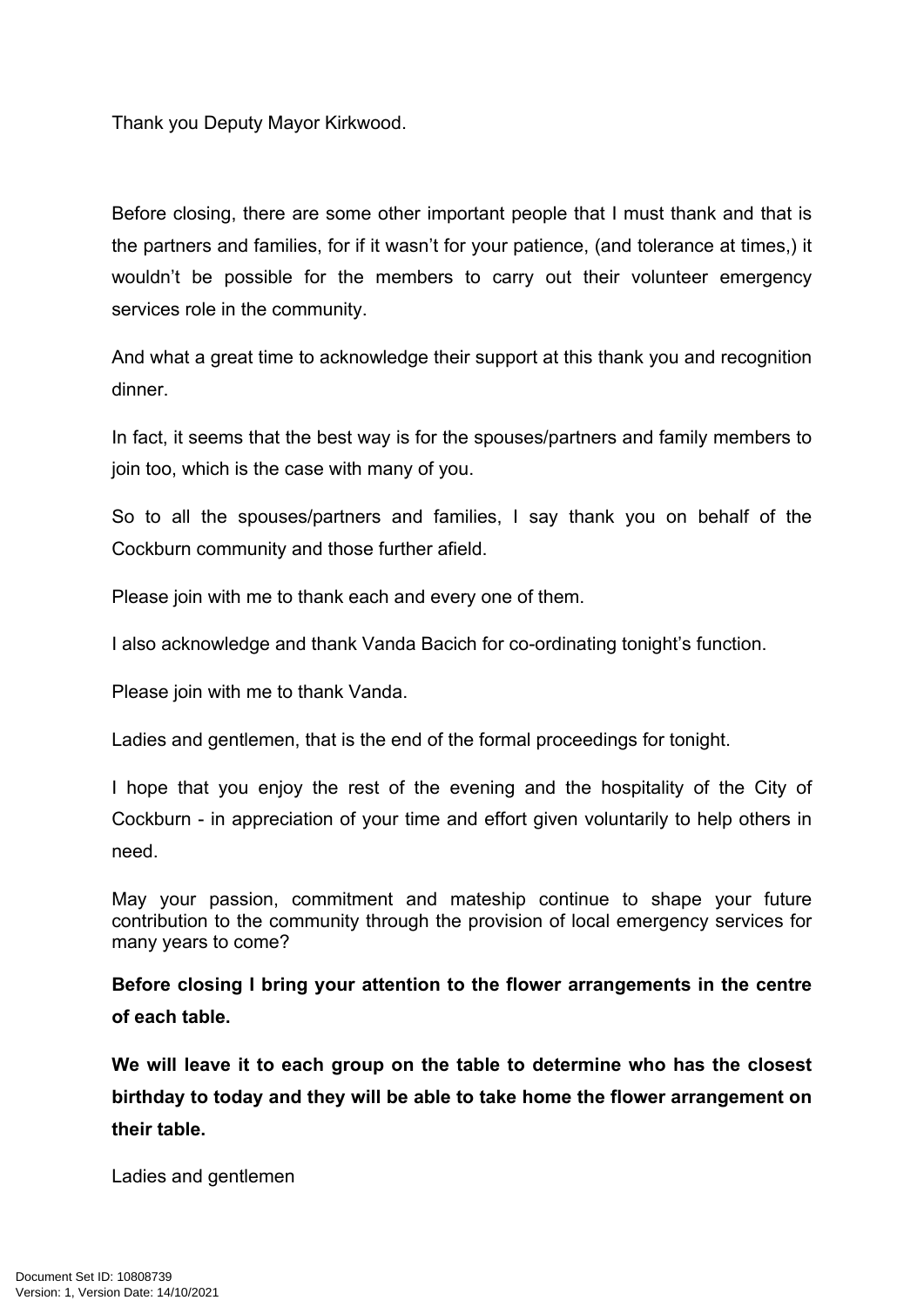Please remember the drink safe rules and enjoy your evening.

The catering for tonight will be to your table.

# **Length of Service Badges**

Given COVID – 19 restrictions the process for acknowledging and presenting length of service badges has been modified for this year.

I will read out the names of the recipients and the Brigade Captain or the Unit Commander will be called forward at the end to receive the badges in an envelope for distribution to their respective members.

There will be several badges presented to those emergency service volunteers with significant lengths of service ie 15 years plus.

The first category is for 5 years' service.

The recipients this year are:

#### **South Coogee Volunteer Bush Fire Brigade**

- MARK CHARLES
- DAVID GRIFFITHS
- TERRY OSBORNE
- SING TUNG

#### **Cockburn Volunteer Sea, Search and Rescue**

**• BRENDA FREEMAN** 

#### **Jandakot Volunteer Bush Fire Brigade**

- KARL VALENTIN
- JOEL GRIFFITHS
- LUKE BROWN
- LYLE BROOKER
- DARRELL GREEN
- DAVE SCHOTT
- REAGAN WATSON

#### **Cockburn State Emergency Service**

- DARRYL BEER
- **PAULUS VAN DUREN**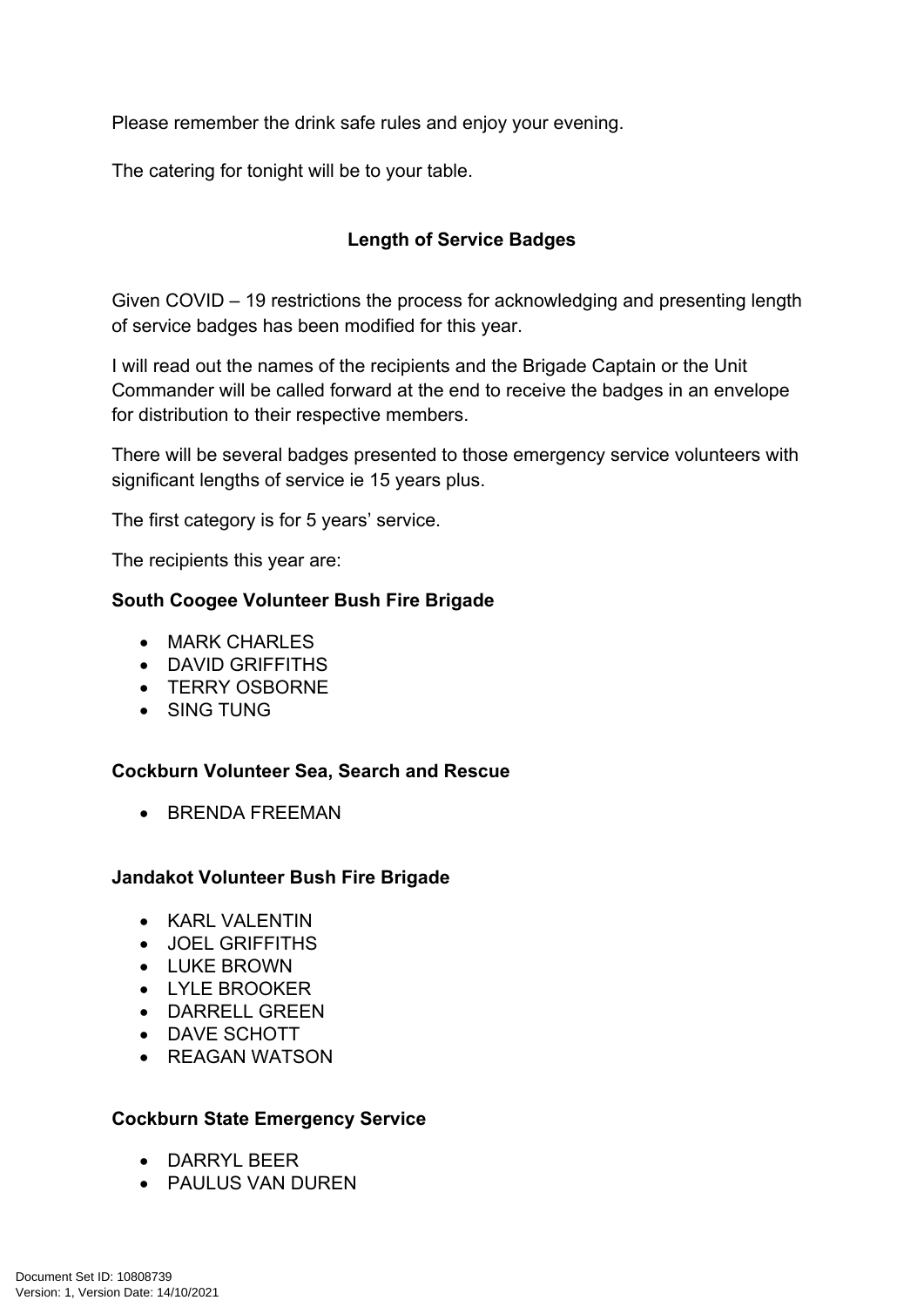# **The second category is for 10 years' service**

South Coogee Volunteers Bush Fire Brigade

- EDDIE AIKEN
- BRAD BRIERI FY
- JESSE CHRISTIDIS
- ALLISON LAMB
- TOM PRICE-HOWELLS

Jandakot Volunteer Bush Fire Brigade

• KARLI HICKS

### **Cockburn State Emergency Service**

- ZOE HADDRESS
- **ERICA HONEY**

Could I now ask each of the Captains and the Unit Commanders to come forward to collect the envelopes with the service badges in to come forward?

Can we have a round of applause for each of the recipients?

I congratulate those who were the recipients of the 5 and 10 year service badges.

The next recipients have completed 15 years' service.

### **Cockburn Volunteer Sea, Search and Rescue**

Andrew Wright

Andrew joined the Cockburn Sea, Search & Rescue on 3 April 2004. He has worked as crew and senior skipper and was deputy commander from 2016 to 2018.

Congratulations Andrew.

#### **Jandakot Volunteer Bush Fire Brigade**

Gavin McDiamid

Congratulations Gavin.